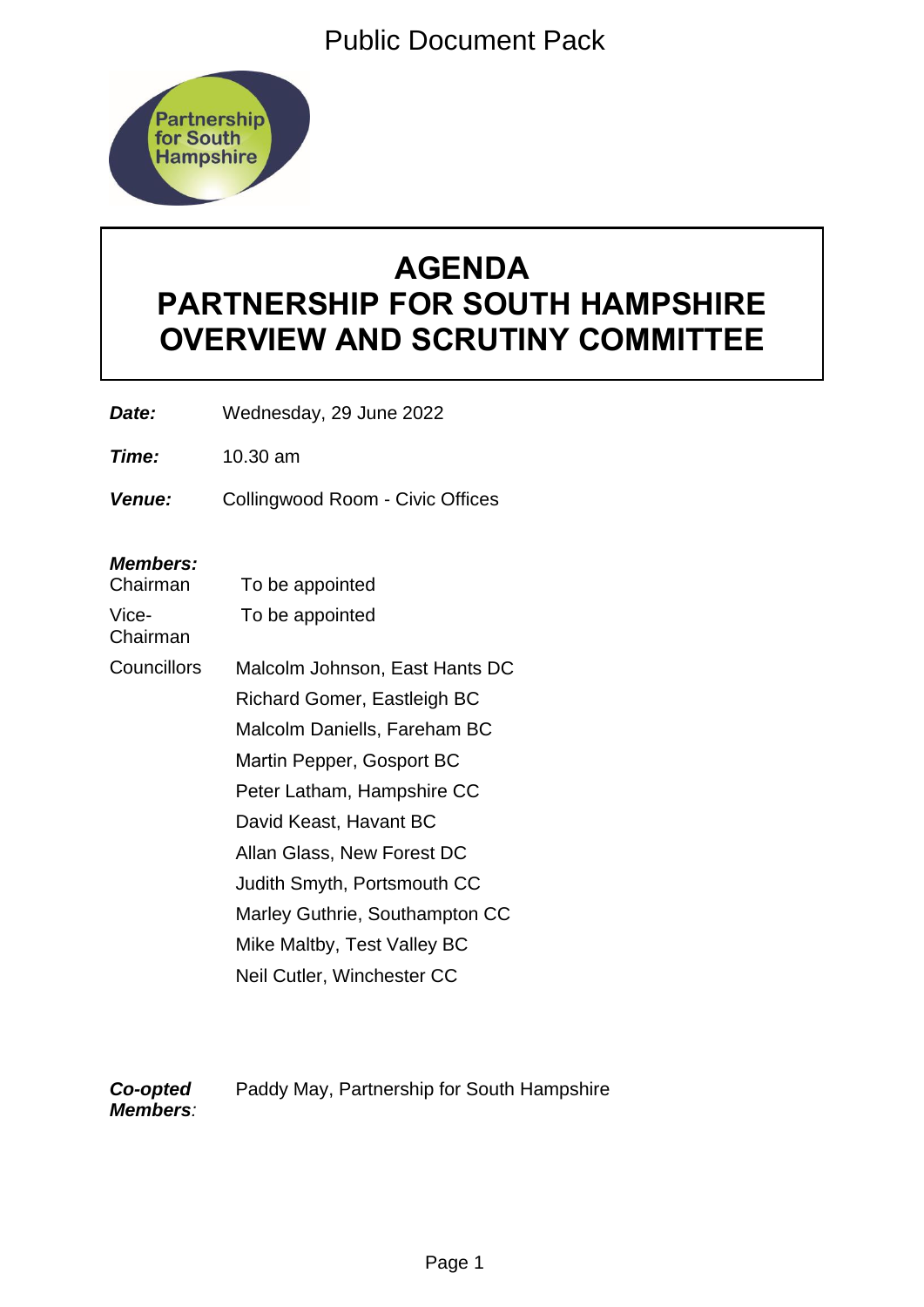## **1. Election of Chairman**

To elect a Chairman for the Municipal Year 2022/23.

#### **2. Appointment of Vice-Chairman**

To appoint a Vice-Chairman for Municipal Year 2022/23.

#### **3. Apologies for Absence and Changes to the Overview and Scrutiny Committee Membership**

To note any apologies and changes in membership for this meeting of the Overview and Scrutiny Committee.

#### **4. Minutes** (Pages 5 - 10)

To confirm as a correct record the minutes of the meeting of the Partnership for South Hampshire (PfSH) Overview and Scrutiny Meeting held on 02 February 2022.

#### **5. Chairman's Announcements**

To note any changes in membership for this meeting of the Overview and Scrutiny Committee made in accordance with the Council's Standing Orders with Respect to Meetings.

#### **6. Declarations of Interest**

To receive any declarations of interest from members, in accordance with the Joint Agreement.

#### **7. Deputations**

To receive any deputations of which notice has been lodged.

# **8. PfSH Coordinator's Report** (Pages 11 - 18)

To receive a report from the PfSH Manager on an additional method for PfSH business to be reported to the Joint Committee. Providing an opportunity for issues which are significant, but do not justify a full report in their own right to be brought to the attention of the Joint Committee for a decision.

#### **9. Revenue Budget Monitoring and Statement of Accounts 2021/22** (Pages 19 - 48)

To receive the PfSH Statement of Accounts for the financial year 2022-2023

#### **10. Statement of Common Ground** (Pages 49 - 54)

To receive a report updating members on progress towards a PfSH Joint Strategy

#### **11. Nutrient Mitigation** (Pages 55 - 66)

To receive a report providing an update on the work of the Strategic Environmental Planning Officer.